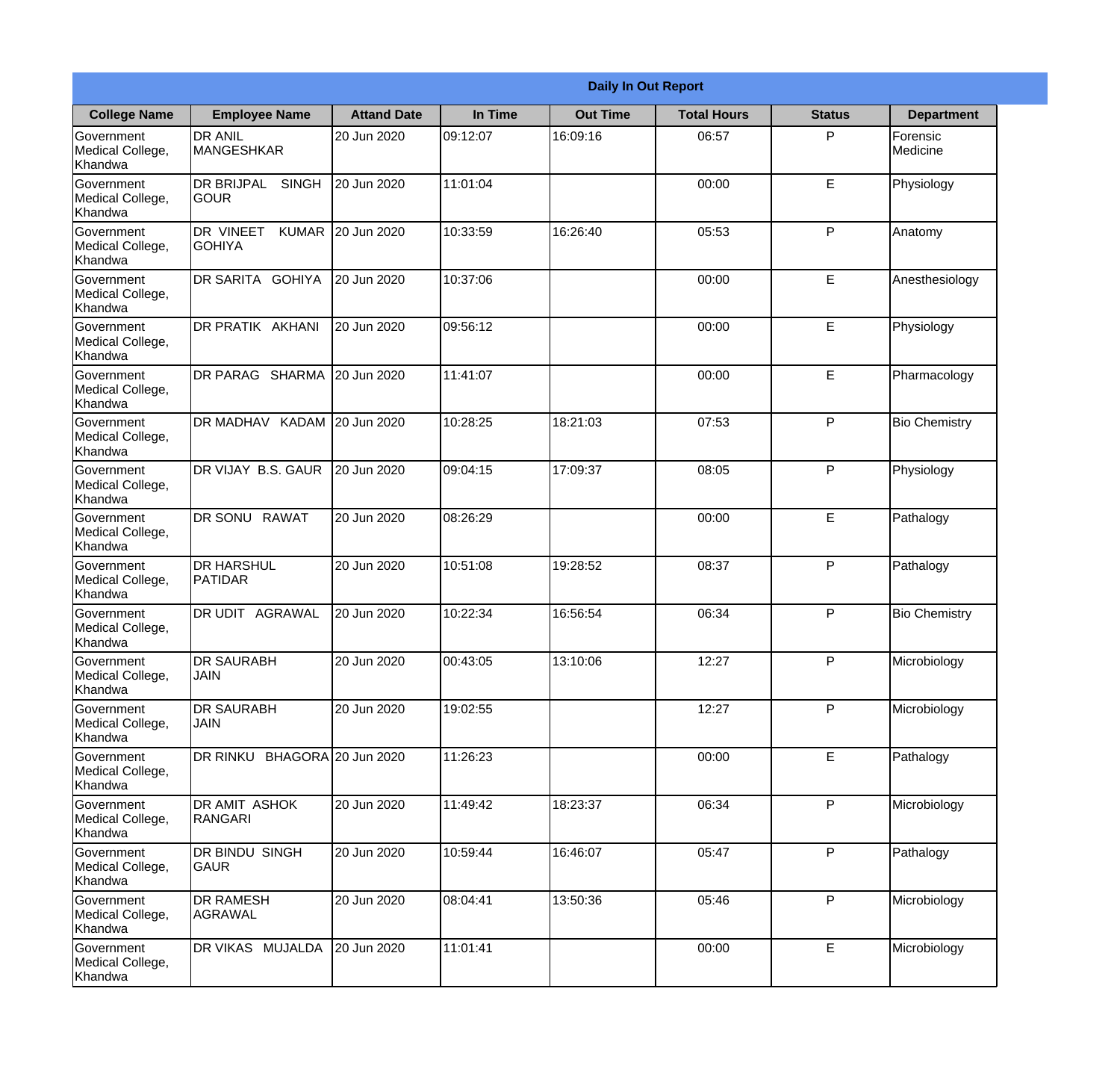| <b>Designation</b>                  | <b>Category</b>     |
|-------------------------------------|---------------------|
| <b>Assistant Professor</b>          | Para Clinical       |
| Demonstrator/Tutor                  | <b>Non Clinical</b> |
| Professor                           | <b>Non Clinical</b> |
| Professor                           | Clinical            |
| <b>Assistant Professor</b>          | Non Clinical        |
| Professor                           | Para Clinical       |
| <b>Assistant Professor</b>          | Non Clinical        |
| Associate Professor Non Clinical    |                     |
| Demonstrator/Tutor   Para Clinical  |                     |
| <b>Assistant Professor</b>          | Para Clinical       |
| Associate Professor Non Clinical    |                     |
| Associate Professor   Para Clinical |                     |
| Associate Professor   Para Clinical |                     |
| <b>Assistant Professor</b>          | IPara Clinical      |
| Professor                           | Para Clinical       |
| Associate Professor   Para Clinical |                     |
| <b>Assistant Professor</b>          | Para Clinical       |
| Demonstrator/Tutor   Para Clinical  |                     |

## **Daily In Out Report**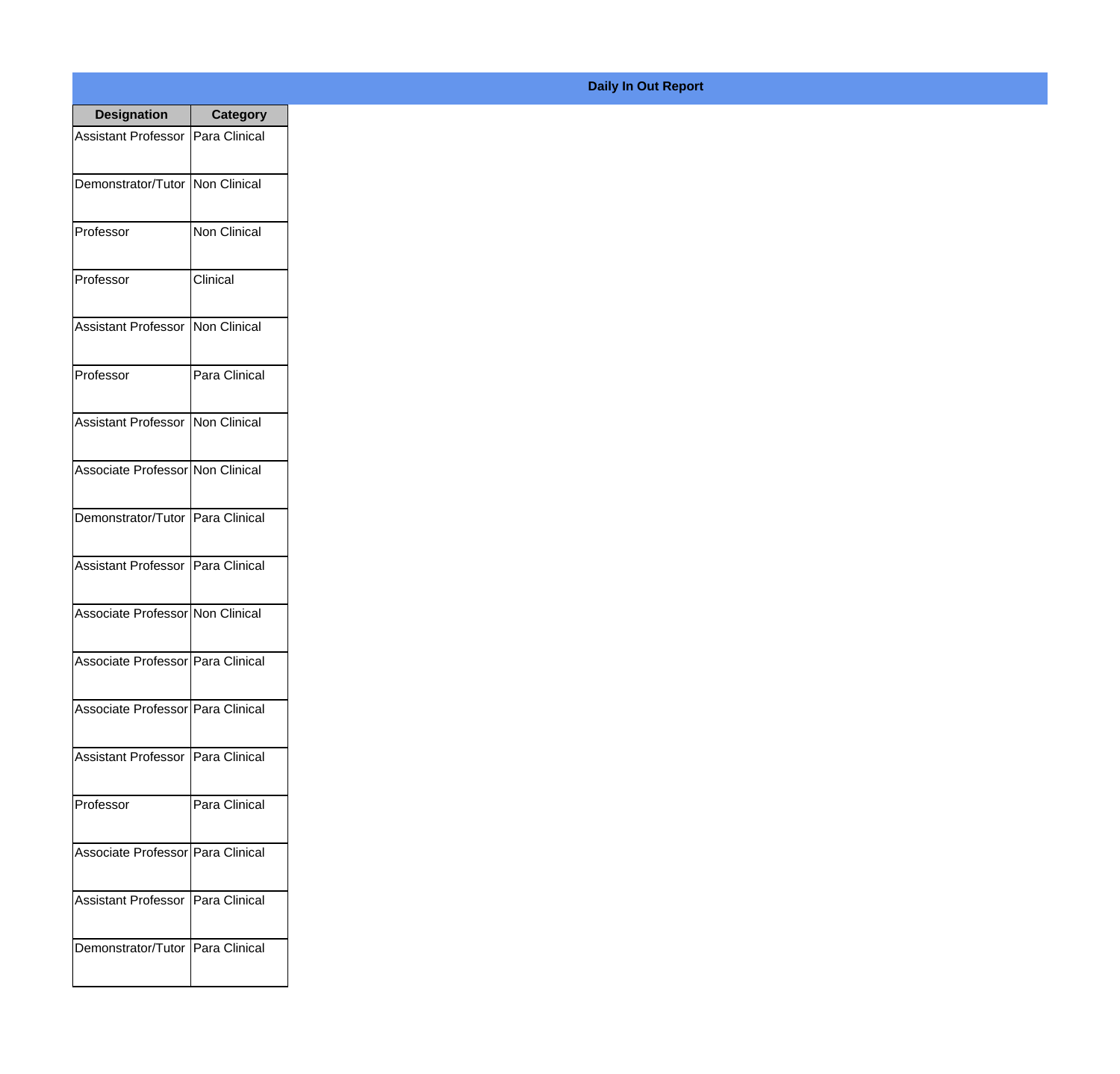|                                                         |                                             |             |          |          | <b>Daily In Out Report</b> |              |                                           |
|---------------------------------------------------------|---------------------------------------------|-------------|----------|----------|----------------------------|--------------|-------------------------------------------|
| Government<br>Medical College,<br>Khandwa               | DR NAZEEM ISHRAT<br><b>SIDDIQUI</b>         | 20 Jun 2020 | 10:57:32 |          | 00:00                      | E            | Physiology                                |
| <b>Government</b><br>Medical College,<br>Khandwa        | DR RAJEEV VIJAY<br><b>JOSHI</b>             | 20 Jun 2020 | 08:44:59 | 16:37:50 | 07:53                      | $\mathsf{P}$ | Anatomy                                   |
| <b>Government</b><br>Medical College,<br><b>Khandwa</b> | <b>DR DWARKA</b><br><b>PRASAD GOTHRE</b>    | 20 Jun 2020 | 09:51:35 | 17:06:29 | 07:15                      | P            | <b>Bio Chemistry</b>                      |
| <b>Government</b><br>Medical College,<br>Khandwa        | <b>DR SOUMITRA</b><br><b>SETHIA</b>         | 20 Jun 2020 | 10:10:21 | 12:14:56 | 02:04                      | P            | Community<br>Medicine                     |
| Government<br>Medical College,<br>Khandwa               | DR RASHMI YADAV                             | 20 Jun 2020 | 09:59:20 | 17:13:03 | 07:14                      | P            | Community<br>Medicine                     |
| <b>Government</b><br>Medical College,<br>Khandwa        | DR LEENA PARIHAR                            | 20 Jun 2020 | 09:21:18 |          | 00:00                      | E            | Community<br>Medicine                     |
| <b>Government</b><br>Medical College,<br><b>Khandwa</b> | <b>MR PIYUSH KUMAR</b><br><b>MISHRA</b>     | 20 Jun 2020 | 09:59:32 | 18:44:24 | 08:45                      | P            | Community<br>Medicine                     |
| Government<br>Medical College,<br>Khandwa               | DR SACHIN PARMAR 20 Jun 2020                |             | 09:59:46 | 18:40:36 | 08:41                      | P            | Community<br>Medicine                     |
| Government<br>Medical College,<br>Khandwa               | DR SACHIN PARMAR 20 Jun 2020                |             | 18:41:36 |          | 08:41                      | $\mathsf{P}$ | Community<br>Medicine                     |
| <b>Government</b><br>Medical College,<br>Khandwa        | <b>DR DURGESH</b><br>SONARE                 | 20 Jun 2020 | 09:56:35 | 17:19:33 | 07:23                      | $\mathsf{P}$ | Dermatology, Ven<br>ereology &<br>Leprosy |
| <b>Government</b><br>Medical College,<br>Khandwa        | <b>DR MANOJ BALKE</b>                       | 20 Jun 2020 | 09:34:11 |          | 00:00                      | E            | Ophthalmology                             |
| Government<br>Medical College,<br>Khandwa               | DR RAKESH KUMAR<br>SHIVHARE                 | 20 Jun 2020 | 10:25:33 | 19:12:42 | 08:47                      | P            | Microbiology                              |
| <b>Government</b><br>Medical College,<br>Khandwa        | <b>DR GARIMA</b><br><b>AGRAWAL VARSHNEY</b> | 20 Jun 2020 | 11:10:44 |          | 00:00                      | E            | Paediatrics                               |
| Government<br>Medical College,<br>Khandwa               | <b>DR SIDDHARTH</b><br><b>BANODE</b>        | 20 Jun 2020 | 09:15:31 | 16:36:52 | 07:21                      | $\mathsf{P}$ | Pharmacology                              |
| Government<br>Medical College,<br>Khandwa               | <b>DR CHANDNI</b><br>KAROLE                 | 20 Jun 2020 | 11:10:31 |          | 00:00                      | E            | Ophthalmology                             |
| Government<br>Medical College,<br>Khandwa               | DR PRIYA KAPOOR<br><b>KAPOOR</b>            | 20 Jun 2020 | 10:30:38 | 16:52:28 | 06:22                      | P            | Pathalogy                                 |
| Government<br>Medical College,<br>Khandwa               | <b>DR SAPNA</b><br><b>MAHESHRAM</b>         | 20 Jun 2020 | 11:05:04 |          | 00:00                      | E            | Community<br>Medicine                     |
| Government<br>Medical College,<br>Khandwa               | <b>DR RAJENDRA</b><br><b>SINGH MANDLOI</b>  | 20 Jun 2020 | 11:03:08 |          | 00:00                      | E            | <b>Bio Chemistry</b>                      |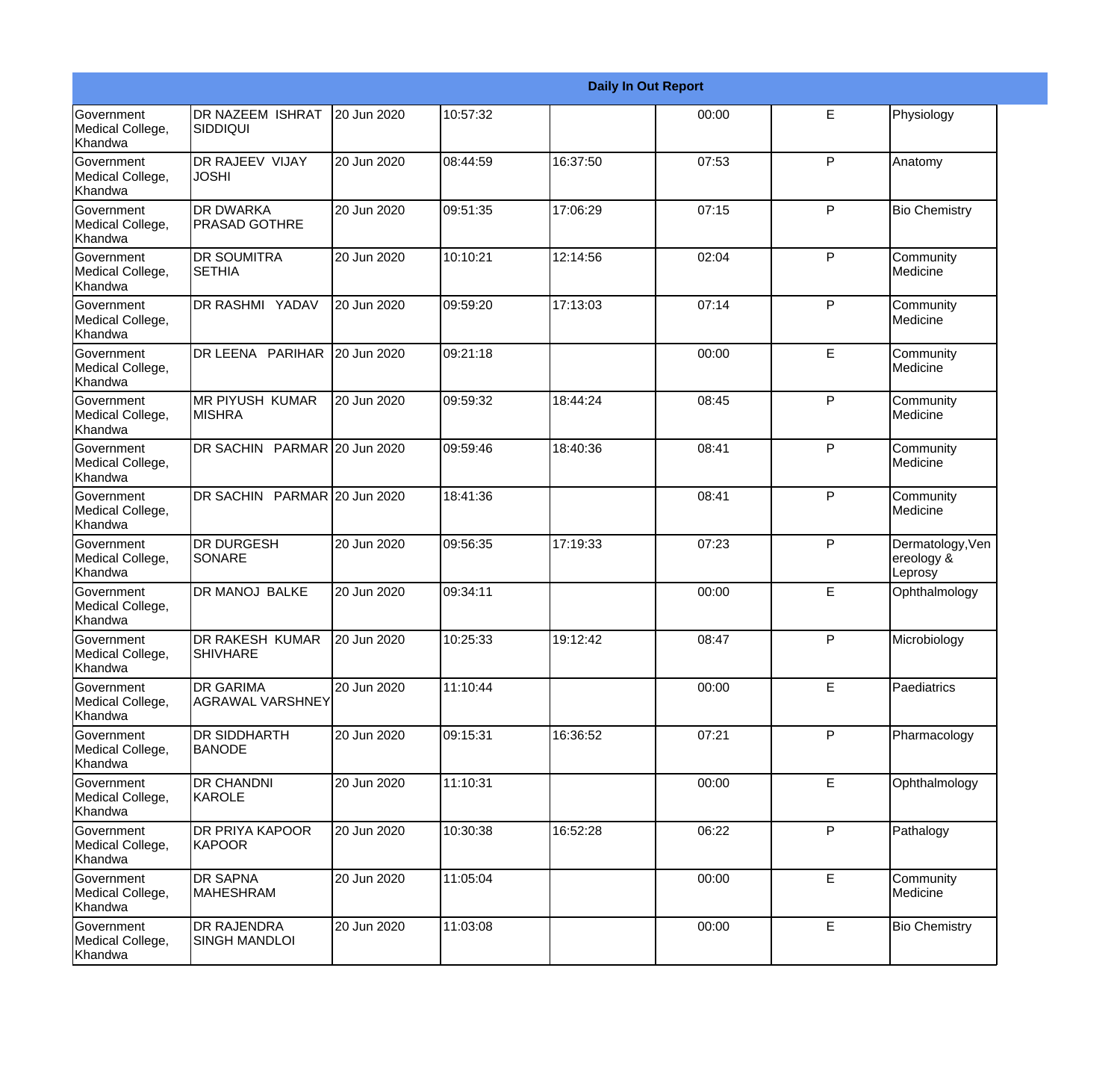| Professor                           | Non Clinical  |
|-------------------------------------|---------------|
| Assistant Professor Non Clinical    |               |
| Demonstrator/Tutor Non Clinical     |               |
| Assistant Professor Para Clinical   |               |
| Assistant Professor Para Clinical   |               |
| Assistant Professor Para Clinical   |               |
| Statistician                        | Para Clinical |
| Assistant Professor Para Clinical   |               |
| Assistant Professor   Para Clinical |               |
| Assistant Professor Clinical        |               |
| Assistant Professor Clinical        |               |
| Demonstrator/Tutor Para Clinical    |               |
| Associate Professor Clinical        |               |
| Associate Professor Para Clinical   |               |
| Assistant Professor Clinical        |               |
| Demonstrator/Tutor Para Clinical    |               |
| Associate Professor Para Clinical   |               |
| Demonstrator/Tutor Non Clinical     |               |
|                                     |               |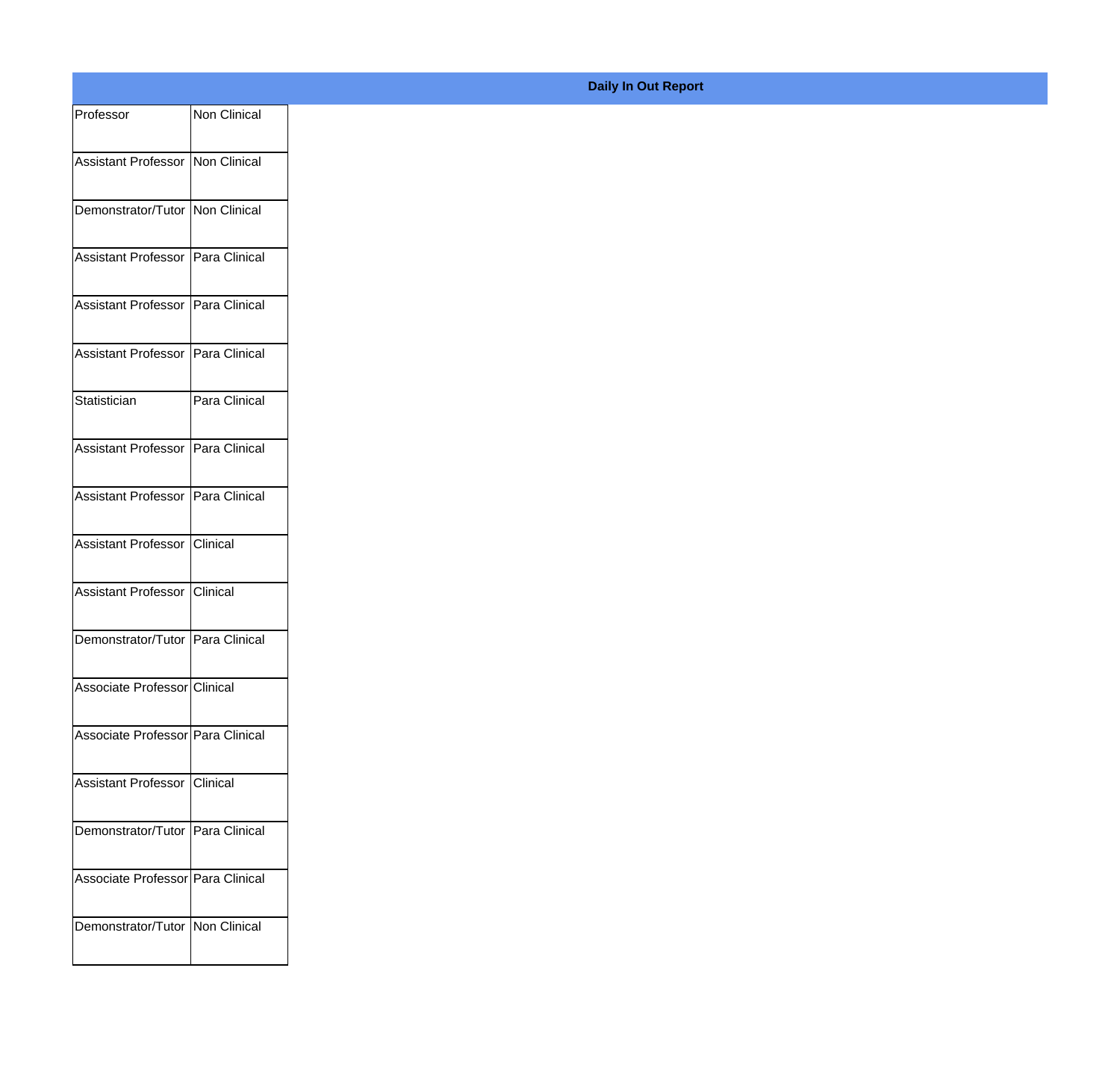|                                                  |                                                       |             |          | <b>Daily In Out Report</b> |       |   |                                        |
|--------------------------------------------------|-------------------------------------------------------|-------------|----------|----------------------------|-------|---|----------------------------------------|
| <b>Government</b><br>Medical College,<br>Khandwa | <b>DR SEEMA</b><br><b>SUDHAKARRAO</b><br><b>SUTAY</b> | 20 Jun 2020 | 10:13:03 | 16:40:55                   | 06:27 | P | Forensic<br>Medicine                   |
| Government<br>Medical College,<br>Khandwa        | <b>DR NISHA</b><br><b>KAITHWAS</b>                    | 20 Jun 2020 | 09:05:15 | 18:09:15                   | 09:04 | P | Psychiatry                             |
| Government<br>Medical College,<br>Khandwa        | <b>DR ANANT</b><br><b>TUKARAM PAWAR</b>               | 20 Jun 2020 | 10:50:10 | 18:40:07                   | 07:50 | P | Community<br>Medicine                  |
| Government<br>Medical College,<br>Khandwa        | DR SHAIKH M.KHALIQ 20 Jun 2020                        |             | 10:15:54 |                            | 00:00 | E | <b>Bio Chemistry</b>                   |
| Government<br>Medical College,<br>Khandwa        | <b>DR MAHENDRA</b><br><b>PANWAR</b>                   | 20 Jun 2020 | 09:45:29 |                            | 00:00 | E | Orthopaedics                           |
| Government<br>Medical College,<br>Khandwa        | DR AJAY GANGJI                                        | 20 Jun 2020 | 11:45:47 |                            | 00:00 | E | <b>General Surgery</b>                 |
| <b>Government</b><br>Medical College,<br>Khandwa | <b>DR RANJEET</b><br><b>BADOLE</b>                    | 20 Jun 2020 | 10:23:09 |                            | 00:00 | E | <b>General Medicine</b>                |
| Government<br>Medical College,<br>Khandwa        | <b>DR ARUN KUMAR</b><br>PARGI                         | 20 Jun 2020 | 09:26:36 |                            | 00:00 | E | <b>General Surgery</b>                 |
| Government<br>Medical College,<br>Khandwa        | <b>DR SANGEETA</b><br><b>CHINCHOLE</b>                | 20 Jun 2020 | 10:26:17 | 16:26:18                   | 06:00 | P | Physiology                             |
| Government<br>Medical College,<br>Khandwa        | DR VIJAY NAYAK                                        | 20 Jun 2020 | 11:00:17 | 18:37:56                   | 07:37 | P | Anatomy                                |
| <b>Government</b><br>Medical College,<br>Khandwa | DR SUNIL BAJOLIYA                                     | 20 Jun 2020 | 10:19:50 | 16:05:01                   | 05:46 | P | OTO-Rhiono-<br>Laryngology             |
| Government<br>Medical College,<br>Khandwa        | DR NISHA MANDLOI<br>PANWAR                            | 20 Jun 2020 | 09:48:44 |                            | 00:00 | E | <b>Obstetrics &amp;</b><br>Gynaecology |
| Government<br>Medical College,<br>Khandwa        | <b>DR SATISH</b><br><b>CHANDEL</b>                    | 20 Jun 2020 | 10:51:01 |                            | 00:00 | E | Pharmacology                           |
| Government<br>Medical College,<br>Khandwa        | <b>DR JITENDRA</b><br><b>AHIRWAR</b>                  | 20 Jun 2020 | 10:53:04 | 16:19:38                   | 05:26 | P | Pathalogy                              |
| Government<br>Medical College,<br>Khandwa        | <b>DR MUKTESHWARI</b><br><b>GUPTA</b>                 | 20 Jun 2020 | 09:46:57 | 17:43:54                   | 07:57 | P | Pharmacology                           |
| Government<br>Medical College,<br>Khandwa        | <b>DR SHAILENDRA</b><br>SINGH CHOUHAN                 | 20 Jun 2020 | 10:24:25 |                            | 00:00 | E | Orthopaedics                           |
| Government<br>Medical College,<br>Khandwa        | MOHIT GARG                                            | 20 Jun 2020 | 09:50:51 |                            | 00:00 | E | <b>General Medicine</b>                |